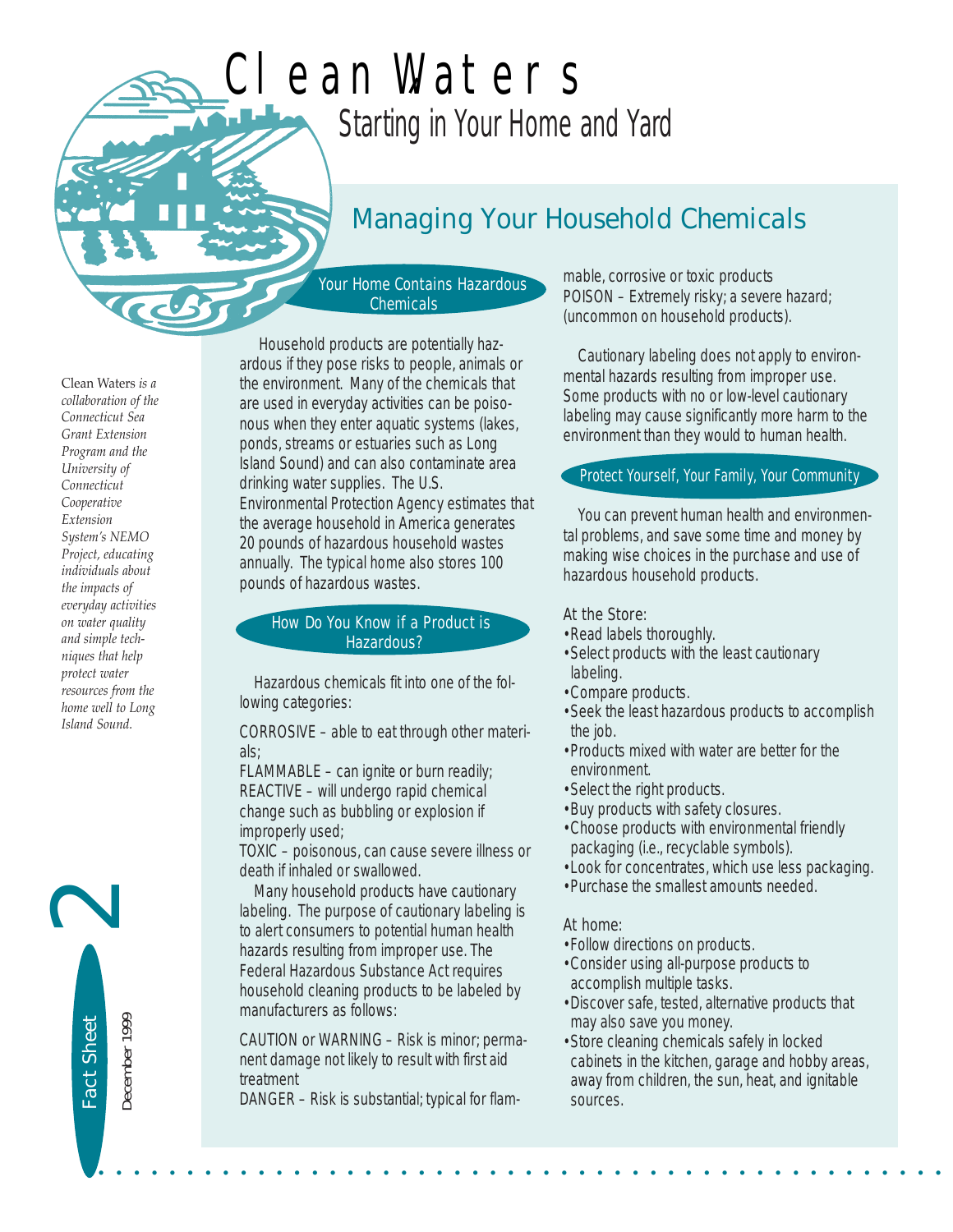

- •Store pressurized containers away from heat sources and moisture to prevent explosion and rusting.
- •Use products in well-ventilated areas.
- •Store products only in original containers.
- •Dispose of containers when empty; don't reuse.
- •Do not mix commercial chemicals.
- •Use appropriate landscaping techniques to reduce chemical applications.
- •Do not use septic system additives. Some may actually damage your system.
- •Wear protective clothing long pants, long sleeved shirts, gloves, goggles, closed shoes and hats (in some cases) as recommended on the label.
- •Dispose of cleaning rags in a safe manner to avoid spontaneous combustion.
- •Keep fire extinguishers handy throughout your home. (Check with your fire department for recommended type.)
- •Do not burn or bury leftover oil, chemicals, paints, pesticides or containers.
- •Do not pour leftover products down storm drains or on the ground.
- •Do not wash chemicals down impervious

surfaces (paved driveways and sidewalks).

- •Never pour chemicals down the sink or storm drain .
- •Do not apply pesticides on windy days.

If chemical spills do occur, clean up with an absorbent material like kitty litter or sawdust to avoid dispersion.

You can reduce the amount of cleaners used by following some practical household tips:

- •Clean up messes when they occur. Stronger cleaning products may be required to remove stains once they set.
- •Use water or a dampened cloth whenever possible to polish or eliminate spills.
- •Reduce mildew in bathrooms by installing an exhaust fan. Squeegee shower walls after bathing.
- •Pour fat/grease in metal containers, not down the drain.
- •Wipe up oven spills promptly after cooking.
- •Vacuum rugs frequently to reduce the necessity of shampooing.
- •Regularly bathe pets and comb with a flea comb.

#### In Your Community:

- •Follow your community recycling guidelines.
- •Share unused products with others (in a clearly labeled container).
- •Participate in community hazardous chemical collection days.
- •Think about how your actions could affect others. •Be a neighborhood advocate for safe home
- management and product practices.

#### Make Your Own Non/Low Toxic Household Cleaners

By making your own cleaning products, you can: promote a healthy environment, reduce chemicals going to landfills or incinerators, save money, eliminate cluttered cabinets, and easily prepare the right amount of cleaner for any job.

Judy Ricketts-White Judy Ricketts-White

2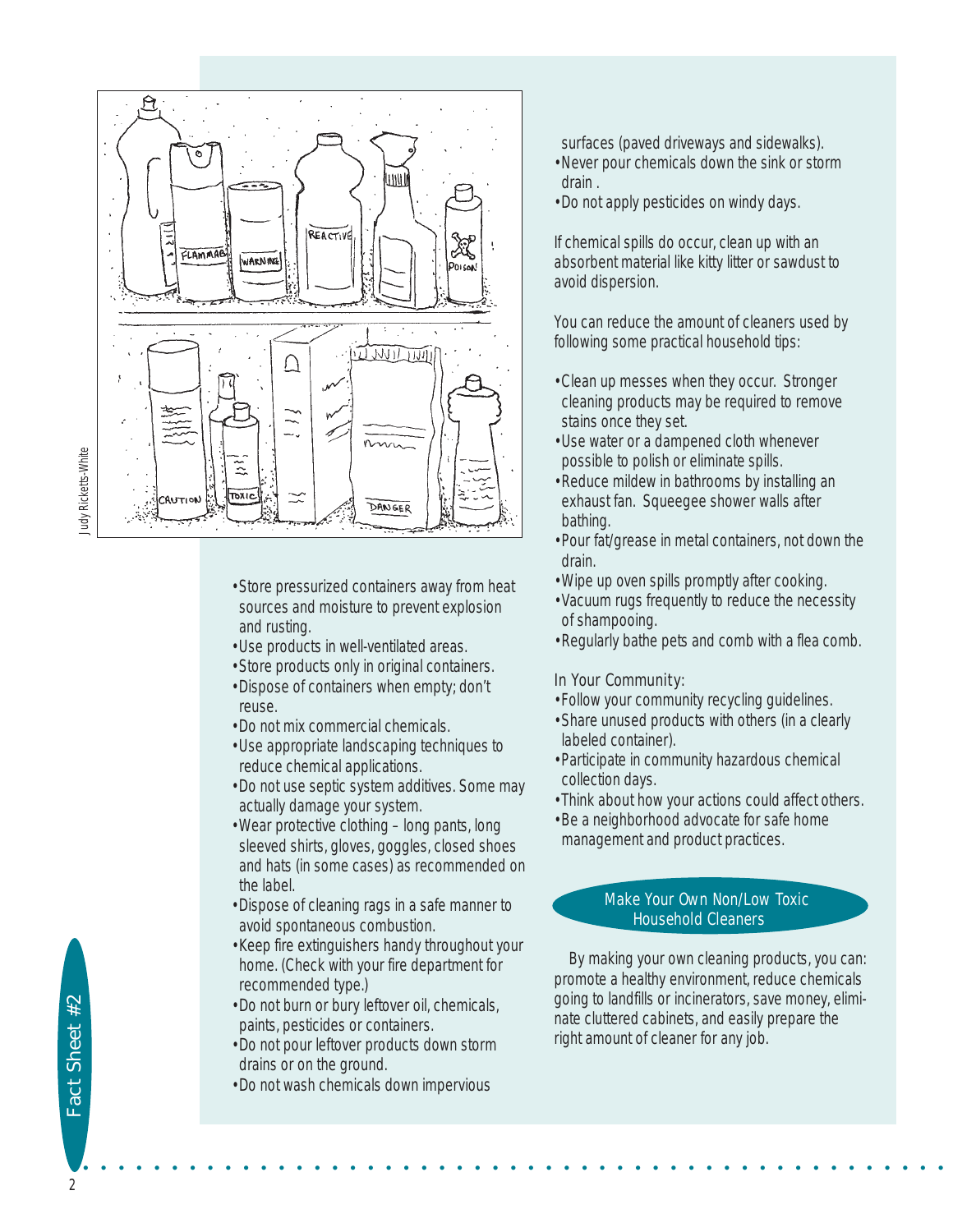#### *Follow these safety tips when making and using homemade cleaners:*

- Ventilate the area.
- Wear gloves.
- Wear protective clothing and shoes.
- Avoid contact with skin and eyes.
- Store cleaners in labeled, non-food containers.
- Lock cleaners in a cabinet out of children's reach.
- Rinse surfaces thoroughly with water before applying a different product.
- Do not mix different products.
- Keep products away from heat, cigarettes, and flammable sources.
- Keep the telephone number of the nearest poison control center handy.
- Dispose of empty containers by following recycling instructions in your community.

# Cleaning Supply List

These items can be purchased at most supermarkets and discount or hardware stores.

#### Products

Baking Soda Chlorine Bleach\* Lemon Oil Mineral Oil Salt Soap Flakes White Vinegar Whiting\*\*

**Supplies** Aluminum Foil Bucket Cleaning Cloths Gloves Measuring Cups Measuring Spoons Non-food Containers

\* Chlorine bleach compounds are toxic to aquatic organisms in very low concentrations but are less toxic than many other cleaning products. Consider using chlorine as a cleaning agent only when necessary for heavy cleaning jobs.

\*\*Whiting (calcium carbonate) is available at hardware and paint stores.

# Air Fresheners

- Open windows
- Circulate air with a fan or air conditioner
- Place cut lemons or baking soda in a dish
- Boil cinnamon and cloves in water

#### All Purpose Cleaners

- Mix 1/4 cup baking soda and 1 quart warm water. Wipe surface with sponge, then dry.
- Soap Jelly can be made by adding 1 cup of shaved soap flakes or leftover soap pieces to 1 quart of boiling water. Stir until dissolved. Pour into jar and let cool. Mix with water as needed.

# Aluminum Cleaners

- Soak in a solution of 1/4 cup white vinegar to 1 quart water; boil if necessary.
- Soak in a solution of 2 teaspoons cream of tartar in 1 quart of water; boil if necessary.

# Bathroom Cleaners

- Mix 1/2 cup chlorine bleach and 1 cup water. Spray on tile to remove mildew. Let stand for ten minutes. Rinse with water.
- Mix 1/4 cup baking soda and 1 quart water. Wash with sponge, wipe dry.
- Remove tub stains by scrubbing with a paste of cream of tartar and hydrogen peroxide.
- Remove copper stains (green) by using salt and vinegar or salt and lemon juice.
- Remove lime deposits with vinegar.

# Brass and Copper Cleaner

• Mix 2 tablespoons salt, 1 tablespoon lemon juice and 1 tablespoon vinegar. Rub with sponge and let dry. Rinse with hot water, then dry with soft cloth.

# Chrome Cleaner

- Mix 1/4 cup baking soda with enough water to make a paste. Rub on, rinse with water, then dry.
- Apply whiting on a damp cloth.

# **Disinfectants**

- Mix 1/4 cup bleach to 1 quart water
- Mix 1/2 cup borax to 1 gallon hot water.

# Drain Cleaners

• Use drain traps.

• • • • • • • • • • • • • • • • • • • • • • • • • • • • • • • • • • • • • • • • • • • • • • • • •

- Pour boiling water down the drain.
- Use a plunger or plumber's snake.
- Mix 1/2 cup baking soda, 1/2 cup vinegar and 1/2 cup boiling water. Pour into drain. Let stand.

Fact Sheet #2 Fact Sheet #2